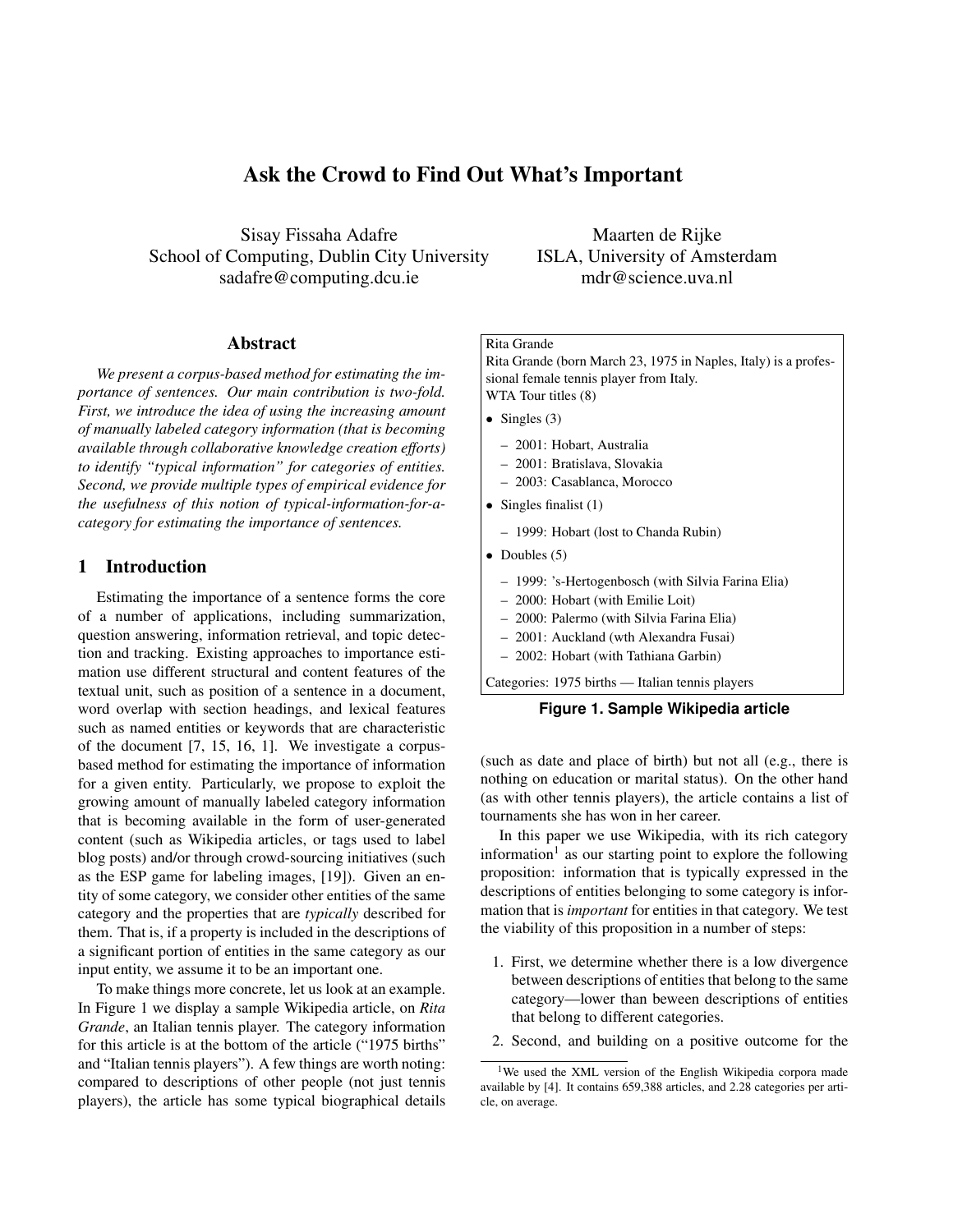first step, we test whether typical-information-for-acategory coincides with *important* information for entities in a category. We examine this issue using Wikipedia itself, relating typical information to document structure and writing style.

- 3. Third, we test if typical-information-for-a-category coincides with *important* information for entities in another setting, viz. the TREC Question Answering track; here we use typical-information-for-a-category to distinguish between "vital or okay" sentences on the one hand, and "not okay" sentences on the other.
- 4. In our fourth and final step, we take the runs submitted for the "other" questions as part of the TREC 2005 Question Answering track, and use our "typicalinformation-is-important-information" strategy to filter out non-important snippets.

Our main contribution is two-fold. We introduce the idea of using the increasing amount of manually labeled category information to identify "typical information" for categories of entities. And we provide multiple types of empirical evidence for the usefulness of typical-information-fora-category for estimating the importance of sentences.

The remainder of the paper is organized as follows. In the next section, we provide background information on importance estimation and Wikipedia related work in language technology. Section 3 provides empirical results of the within category similarity experiments (Step 1). Then, in Section 4 we relate "typical" information to "important" information within the setting of Wikipedia itself (Step 2). In Section 5 we do the same thing, but in the setting of the TREC QA track (Step 3), and in Section 6 we detail our reranking experiments (Step 4). We conclude in Section 7.

# 2 Background

Wikipedia has attracted much interest from researchers in various disciplines. While some study different aspects of Wikipedia itself, including information quality, motivation of users, patterns of collaboration, network structures, underlying technology, e.g., [22]. Others are interested in applying its content to solve research problems in different domains, e.g., question answering and other types of information retrieval [11, 13, 9]. Wikipedia has also been used for computing semantic word relations, named-entity disambiguation, text classification and other related activities, and as a document collection for assessing solutions to various retrieval and knowledge representation tasks, including INEX, and WiQA (CLEF 2006) Contest [3, 17, 4, 8].

Our interest in this paper is very specific: the task of estimating the importance of a sentence. Typically, sentence importance is modelled in terms of the importance of the constituting words. A commonly used measure to assess the importance of words in a sentence is the *inverse document* *frequency*. More advanced techniques define importance in a *centroid-based* manner: the most central sentences in a document (or cluster of documents) are the ones that contain more words from the centroid of the cluster [14]. More recently, *centrality-based* methods have been used, whose estimation relies on the concept of centrality in a cluster of documents viewed as a network of sentences [5].

We assume that information that is shared by multiple entities of the same category is likely to be important to entities of that category. This assumption is an extension of the idea that languages used in a specific domain are more constrained than the general language [6]. These contraints are realized in the syntactic structure and word co-occurence patterns in these structures. Furthermore, texts from the same domain have also been shown to exhibit a certain degree of content overlap [21]. Concretely, the descriptions of entities of a given category in Wikipedia typically consist of idiosyncratic information peculiar to each individual entity, and instances of a general class of properties applicable to all entities in the category—the properties we exploit. In order to test the validity of our assumption under different similarity measures, we apply different algorithms (KL-divergence and cosine similarity).

### 3 Is There Any Typical Information?

Before we can make use of information that is "typical" for entities of some category, we need to establish the fact that such typical information exists. Working on the English Wikipedia (see footnote 1), we proceed as follows: we compare the content of Wikipedia articles of entities within a single given category against Wikipedia articles outside this given category. We take a set of categories and compare their word distributions with word distributions of a corpus constructed from a set of randomly selected Wikipedia articles. Our aim, then, is to find out whether articles within a category look more like each other than like articles outside their category. To this end, we take the following steps:

- Select a random sample of  $C$  Wikipedia categories.
- From each category  $C_i$ , take a random sample of N articles, which we call the *category list*.
- From each category  $C_i$ , take a random sample of n  $(n < N)$  articles, called the *sample list*  $(S_i)$ ; we remove these articles from the category list.
- Take a random sample  $R$  of articles from the whole Wikipedia; this yields the *random list*.
- Construct language models using  $C_i$ s,  $S_i$ s, and R.
- For each category, compute the KL-divergences between  $C_i$ s and  $S_i$ s (the "within-category" KLdivergence), and between the  $C_i$ s and R (the "outsidecategory" KL-divergence).
- Plot the resulting values.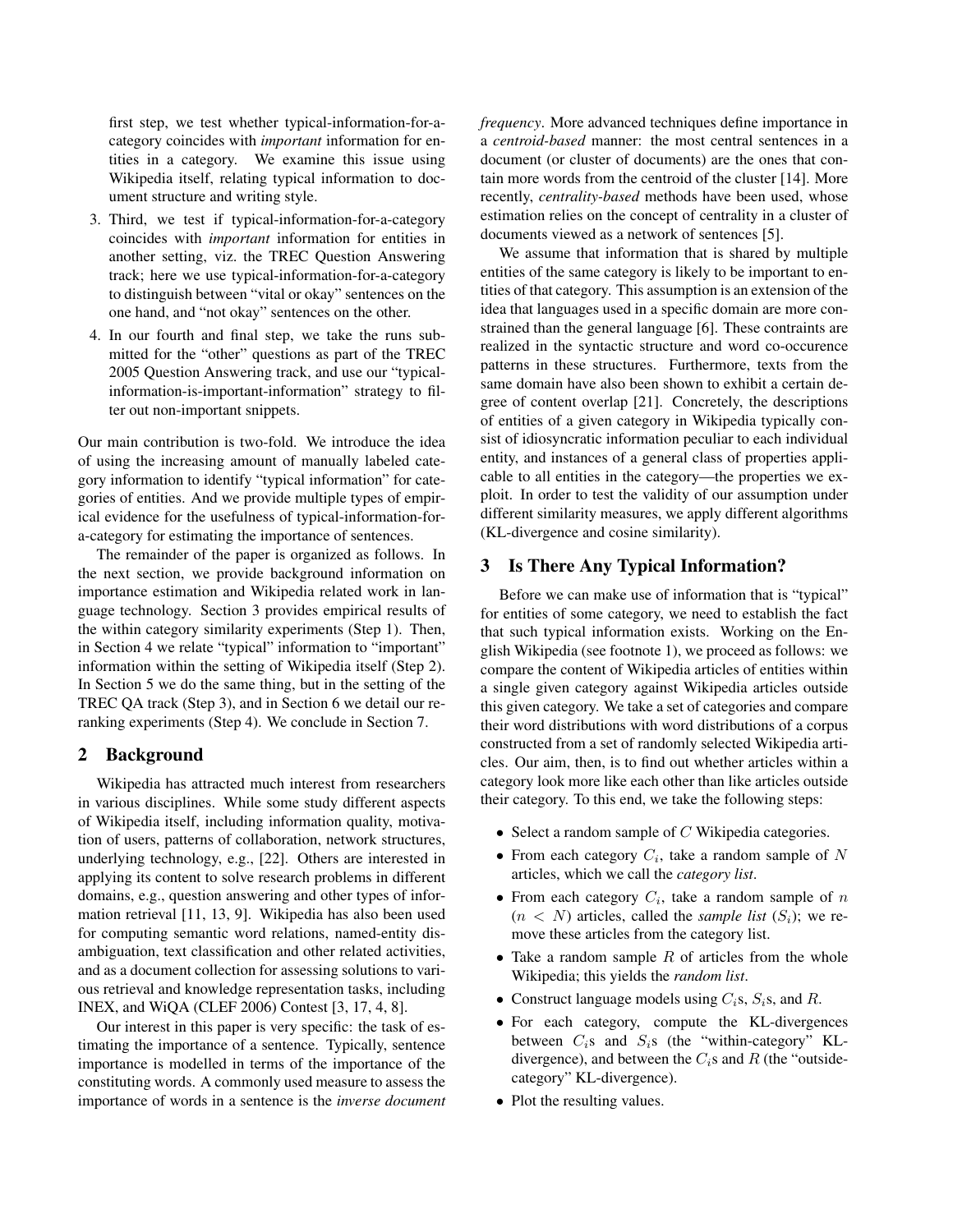

**Figure 2. KL-divergence: within categories vs. across categories.**

For our case study, we took a random sample of 100 Wikipedia categories. From each category, we took a random sample of  $N = 100$  Wikipedia articles. We split these samples into two sets: a sample list consisting of  $n = 30$ Wikipedia articles and a list consisting of the remaining 70 Wikipedia articles. As our random sample  $R$  we took 50 articles from Wikipedia. We induced three language models using the three types of lists. We used (smoothed) unigram language models of the following forms:

$$
P_{C_i}(w) = \lambda \cdot p_{ml}(w|C_i) + (1 - \lambda) \cdot p(w|W)
$$
  
\n
$$
P_{S_i}(w) = \lambda \cdot p_{ml}(w|S_i) + (1 - \lambda) \cdot p(w|W)
$$
  
\n
$$
P_R(w) = \lambda \cdot p_{ml}(w|R) + (1 - \lambda) \cdot p(w|W).
$$

where  $i = 1, ..., 100$ , and  $p_{ml}(w|C_i)$ ,  $p_{ml}(w|S_i)$ ,  $p_{ml}(w|R)$  are the maximum likelihood estimates of w given the lists  $C_i$ ,  $S_i$ , and R, respectively, and  $p(w|W)$  is the background likelihood based on the entire Wikipedia corpus [10]. In all cases, we set  $\lambda$  to be 0.9. We then computed the KL-divergence between  $P_{S_i}(\cdot)$  and  $P_{C_i}(\cdot)$ , and between  $P_R(\cdot)$  and  $P_{C_i}(\cdot)$  using the formula given below, replacing X by  $P_{S_i}$  and  $P_R$  in each computation, respectively:

$$
KL(X||P_{C_i}) = \sum_{w} X(w) \log \left(\frac{X(w)}{P_{C_i}(w)}\right)
$$

The results are shown in Figure 2, where the lower graph shows the KL-divergence between the  $P_{S_i}(\cdot)$  and  $P_{C_i}(\cdot)$ , whereas the upper graph shows the KL-divergence between  $P_R(\cdot)$  and  $P_{C_i}(\cdot)$ . Notice that for each of the 100 categories that we sampled, the within-category KL-divergence is smaller than the outside KL-divergence: for our sample, the average within-category KL-divergence is 3.3, while the average outside-category KL-divergence is 9.43. We interpret this as saying that Wikipedia articles within a category look more like each other than like articles outside their category. That is, each Wikipedia category does indeed contain information that is typical for that category.

### 4 Typical Implies Important 1

Now that we have found evidence to support our claim that Wikipedia articles from a given category contain information that is typical for that category, we turn to the second of the steps outlined in the introduction: typical information is important. More formally, we check whether the likelihood of certain information within a category has a correlation with the importance of the information for articles/entities within that category. In this section, we use data we generated from Wikipedia for this purpose, based on Wikipedia's layout structure and authoring conventions.

Let us explain. It is well-known that the most important information in a news article appears first [18]. We argue that a similar phenomenon occurs in Wikipedia. According to Wikipedia's authoring guidelines, $2$  articles need to be structured in such a way that the *lead* (which contains the leading one or more paragraphs) provides essential facts about the title, essentially serving as a summary of the article. Since the leads are created by humans we assume that there is a strong correlation between position (especially at the top positions) and importance in Wikipedia articles. For our quantitative analysis of typical vs important information, we exploit this assumption. Specifically, we take the first sentences of a Wikipedia article to be important, and check whether these sentences receive a higher likelihood within the corpus generated from the category information for that page than the remaining sentences on the page.

#### 4.1 Ranking Sentences within an Article

We define an algorithm for ranking sentences from a given Wikipedia article that incorporates the typical information found in a category. Let  $j$  be a Wikipedia article,  $C_{ki}$  one of the categories assigned to j, and  $s_{ij}$  sentence i from article j. From each category  $C_{kj}$  assigned to j, we take a random sample of at most  $M$  articles. We then combine these samples and create a *category corpus*,  $CAT_i$ . We rank sentences based on the score they receive accord-

<sup>2</sup>See http://en.wikipedia.org/wiki/Wikipedia: Guide\_to\_layout. Even more detailed instructions have been provided for biography articles, specifying what type of essential facts should go into the lead, etc. See http://en.wikipedia.org/wiki/ Wikipedia:Manual\_of\_Style\_\%28biographies\%29.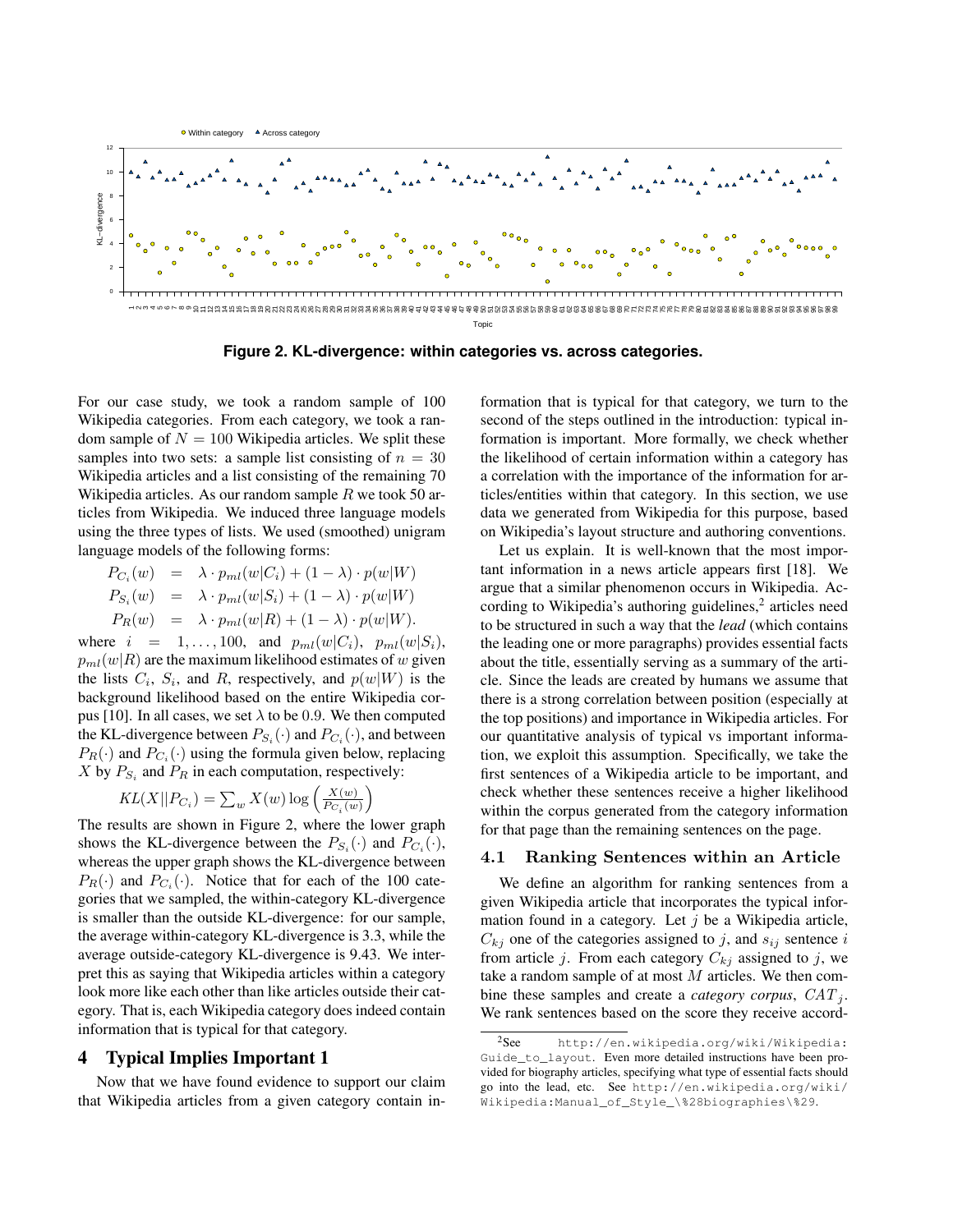ing to the following language modeling function  $\mu(\cdot, \cdot)$  due to [10], which compares the probability of a word within the category corpus against its a priori probability:

$$
\mu(s_{ij}, CAT_j) = \sum_{w \in s_{ij}} \left( P(w|s_{ij}) \cdot \log P(w|CAT_j)(1) - P(w|s_{ij}) \cdot \log P(w|W) \right),
$$

where w's are words in sentence  $s_{ij}$ ,  $P(w|s_{ij})$  is the maximum likelihood estimate of w in sentence  $s_{ij}$ ,  $P(w|CAT_j)$ is the likelihood in the category, and  $P(w|W)$  is the background likelihood (estimated from all Wikipedia articles).

#### 4.2 Experimental Setup

To test our hypothesis that typical information correlates with important information we consider the ranking produced by the scoring formula (1) and see to which extent it ranks important sentences before non-important sentences. We select a random sample of  $M (M = 50)$  Wikipedia articles from a category C. These articles constitute our *test sample* for which we rank the corresponding sentences. For an article j in the *test sample*, we take all the categories assigned to it and generate the *category corpus* as described above. We then perform the following steps:

- Select a Wikipedia article j from the *test sample*.
- Get all the sentences of  $j$ ;
- Generate a unigram language model based on the *category corpus*;
- Score each sentence using the language model (based on the scoring function given in Eq. 1);
- Sort the sentences in descending order of their scores and take the top  $k$  sentences for further analysis.

We use R-precision as our evaluation measure: i.e., precision at rank R, where R is the number of important sentences for a given article [2]. Based on our earlier discussion, we simply take the first  $n$  sentences as our gold standard of important sentences within a Wikipedia article.

### 4.3 Results

We summarize the results of our experiments in Table 1. Looking at  $R = 5$  we see that 42% of the top ranked sen-

| R-precision $0.026$ $0.167$ $0.\overline{256}$ $0.340$ $0.421$ |  |  |  |
|----------------------------------------------------------------|--|--|--|

# **Table 1. R-precision scores for sentence ranking based on Eq. 1.**

tences are among the first 5 sentences in Wikipedia. Given the fact that each article contains, on average, more than 20 sentences, this result provides evidence of a correlation between importance and likelihood within a category. Furthermore, a manual inspection of the results suggests that although the sentences ranked higher by Eq. 1 are mostly important, they may not necessarily appear at the beginning of the Wikipedia article.

Overall, then, category-based ranking of sentences provides a clear bias that correlates with the importance of a sentence for the topic of the article.

# 5 Typical Implies Important 2

We present further empirical investigations of the correlation between typicality and importance of information within a category of objects. As in the previous section, we try to determine whether information that is typical for a category of entities (i.e., Wikipedia articles) is indeed important for that category, but instead of using "important" sentences from Wikipedia articles, we use "important" snippets identified by the TREC assessors as part of their assessments of the results submitted for the so-called "other" questions for the TREC 2005 QA track [20]. We take the outputs of the submitted runs for the TREC 2005 QA track for "other" questions and split them into two classes; "at least okay" sentences and "not okay" sentences. Applying our method on the TREC runs shows the relative merits of our approach, since these runs come from different systems that implement different approaches.

Using this data, we conducted two experiments to explore whether our notion of typical information can be used as a useful heuristic for identifying important snippets. In this section, we present an experiment that relates typical information to "at least okay" information, and in the next we build on this relation to filter out non-important snippets.

#### 5.1 Scoring Sentences

We work on the user submitted runs for TREC 2005 QA track for "other" questions. We take those topics that have a corresponding Wikipedia article, and for each such topic we take all categories and generate a *reference corpus* (capturing typical information) as described below. We then compute the similarity between the set of "at least okay" sentences and the sentences in the reference corpus. We repeat the same steps for "not okay" sentences and then compare the results of these two steps.

We use the following aggregative method of computing the similarity between sentences of the target topic, and sentences in the reference corpus  $[12]$ . Let t be a topic,  $s_1, \ldots, s_{m_t}$  the assessed sentences for t (labeled "at least okay" or "not okay"), and  $r_1, \ldots, r_N$  the sentences in the reference corpus. For each assessed sentence  $s_i$ , we compute its cosine similarity with all sentences in the reference corpus, and take the mean of the scores:

$$
corpus\_score(s_i) = N^{-1} \cdot \sum_{j=1}^{N} cosine(s_i, r_j)
$$
 (2)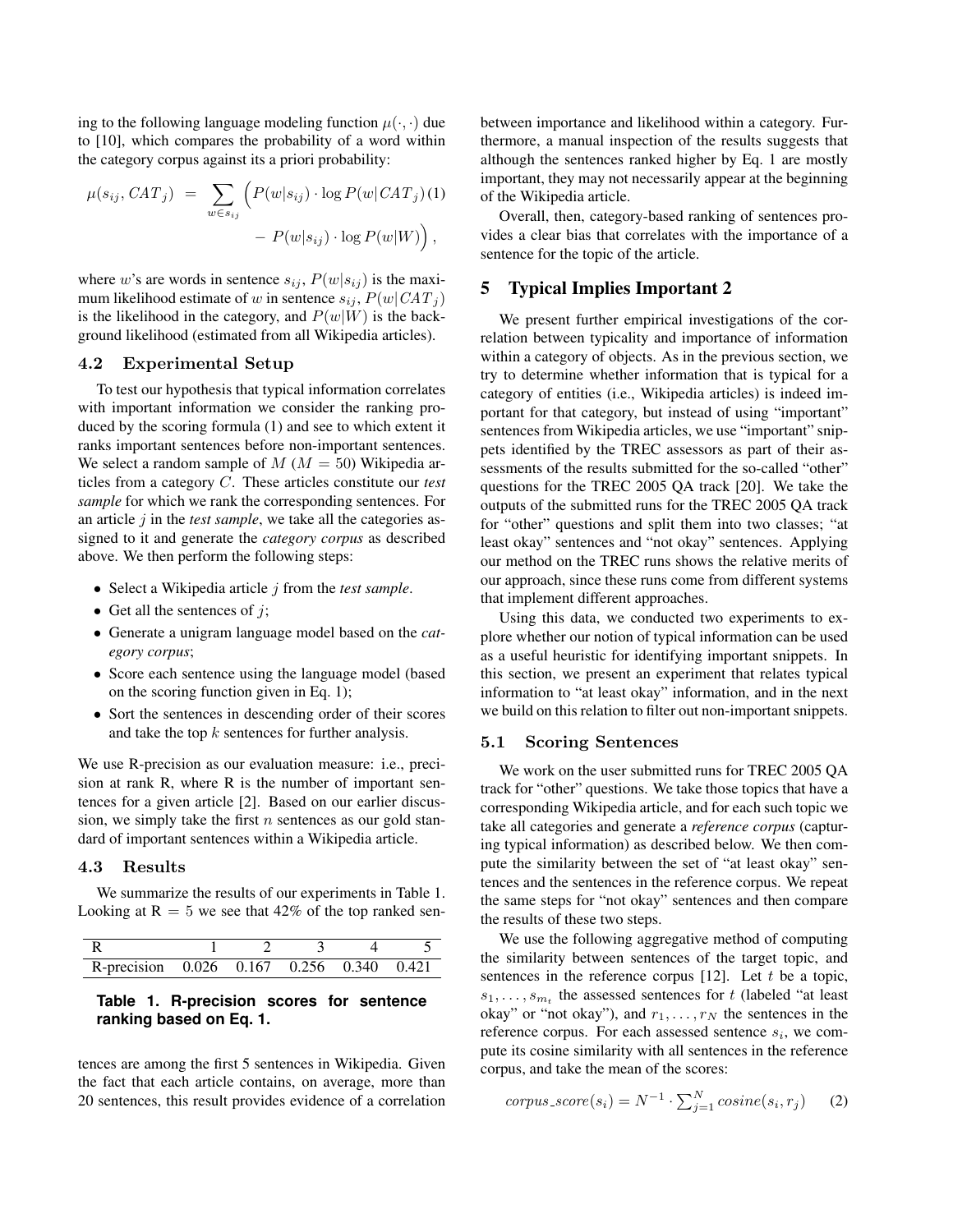

**Figure 3. Average similarity scores for "at least okay" and "not okay" sentences on the one hand and reference sentences on the other; topics ordered by avg. score on "not okay" sentences.**

Then, we aggregate these scores in two groups: one for the "at least okay" sentences and one for the "not okay" sentences by taking the average of the scores per group.

### 5.2 Experimental Setup

Our experiment is meant to answer the following question: Can the typical information captured in the reference corpus distinguish between "at least okay" sentences on the one hand, and "not okay" on the other hand? That is, are the sentences in the reference corpus more similar to the former, the latter, or is there no observable difference?

We took 29 topics from TREC 2005 QA track that have corresponding Wikipedia articles. For each topic, we generated a *reference corpus* capturing its associated typical information in a very straightforward manner: we take all Wikipedia categories assigned to the topic and from each category, we select a random sample of  $k_i$  Wikipedia pages, and fixed the total number of selected pages to be 50.

#### 5.3 Results

Fig. 3 plots the scores, with two data points per topic, one for the "not okay" sentences, and one for the "at least okay" sentences. Clearly,"at least okay" sentences are strictly more similar to sentences from the reference corpus than "not okay" sentences for almost all the topics. Put differently, the sentences in the reference corpus allow to distinguish between the two, using a simple similarity measure.

# 6 Filtering Snippets

In this section, we turn to our fourth and final experiment: we take the runs submitted for "other" questions as part of the TREC 2005 QA track, and for each run we filter out the non-important snippets using the "typical-for-acategory" idea introduced earlier.

The filtering method works as follows. Let  $Run_1, \ldots, Run_c$  be the submitted runs  $(c = 58)$ ,  $t_1, \ldots, t_k$  the TREC topics that have Wikipedia entries  $(k = 29), s_1^{tr}, \ldots, s_m^{tr}$  the sentences returned for topic t as part of run  $Run_r$ , and  $r_1, \ldots, r_N$  are the same as before. Given a submitted snippet  $s_i^{ij}$  (for topic  $t_j$  from run  $Run_i$ ), we define its  $corpus\_score(s_i^{ij})$  as in Eq. 2:

$$
corpus\_score(s_l^{ij}) = N^{-1} \cdot \sum_{n=1}^{N} cosine(s_l^{ij}, r_n)
$$
 (3)

Once we have computed the scores for each snippet, we sort the snippets for a topic of a given run in decreasing order of their scores and retain only those snippets s for which *corpus score*(s) exceeds a certain threshold (we used 0.02 for the experiments below).

Following the TREC QA track procedure for scoring responses to "other" questions, we score the runs in terms of F-score (based on the "vital" snippets in the ground truth made available by TREC), only using the topics that have a Wikipedia entry. Fig. 4 lists the results of the filtering experiment. Filtering based on similarity to typical information for a category (as formalized in Eq. 3) nearly always improves the F-score (producing improvements in 54 out of 58 runs). The cases where our filtering leads to a reduction in F-scores were runs that returned short snippets or named entities as important facts for the topic—this is no surprise as our method depends on lexical overlap and assumes longer snippets with richer lexical information. In sum, then, similarity to typical information is a simple but effective way of filtering out non-important information.

### 7 Conclusion

We introduced the idea of using information that is typically provided about entities within a category for estimating the importance of sentences about entities within the same category. We presented a step-by-step analysis of the idea and of ways of exploiting it. First, we used manually labeled category information to identify "typical information." Second, we showed that there exists a positive correlation between "typical information" within a category and its importance for entities of that category. Finally, we developed a method of ranking snippets based on these ideas.

Our method exploits the rich category information that is found in Wikipedia. It is sufficiently generic, however, to be applicable to other document collections with similar properties: i.e., with multiple documents about entities that are grouped in categories, either explicitly or implicitly through, for instance, user provided tags. Our methods assume that the category of a given entity is known or there is system that accurately predicts a category information. We are currently working on methods for mapping an entity to the most appropriate Wikipedia category.